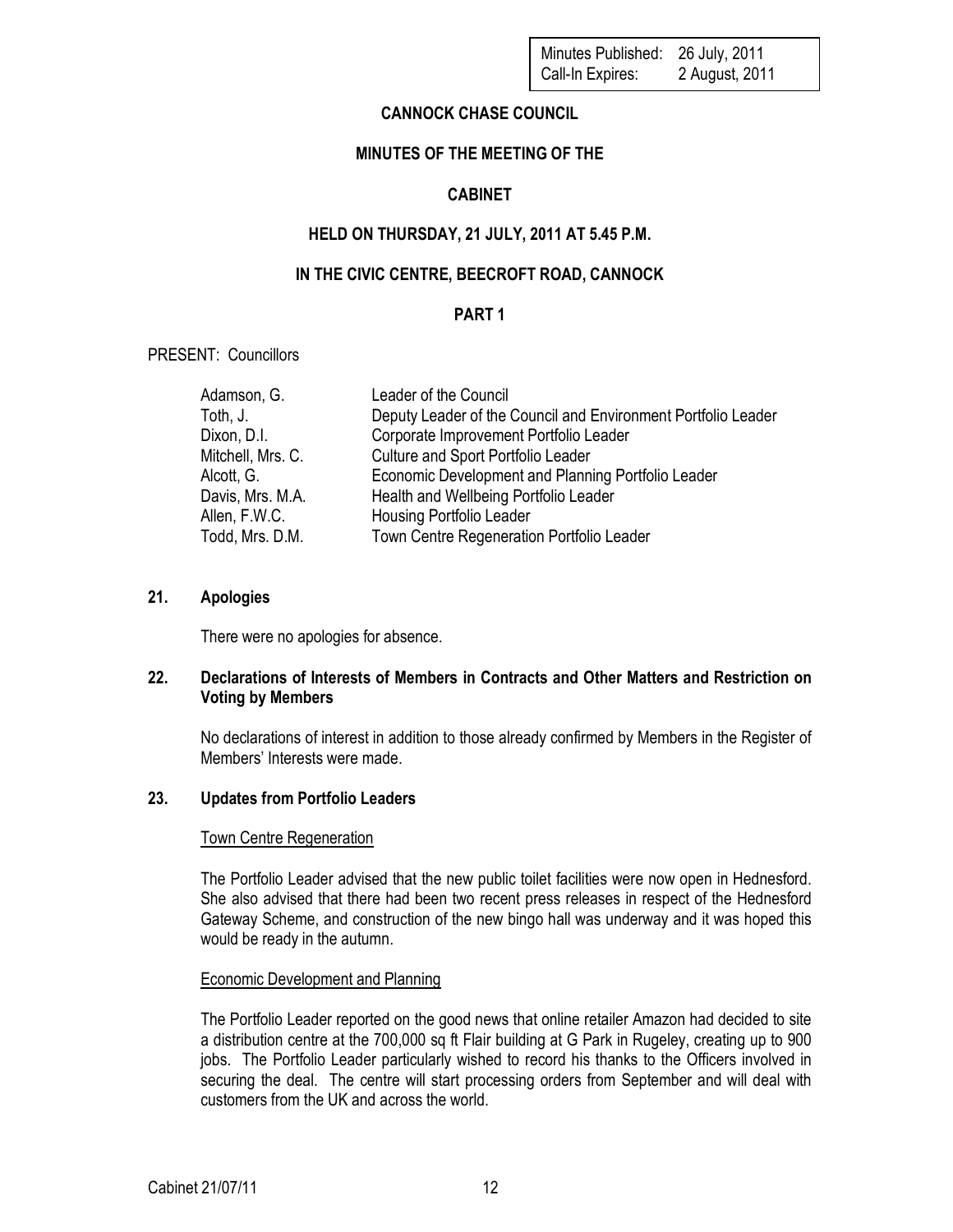The Portfolio Leader also advised Cabinet of the Council's response to consultation from the Department for Communities and Local Government (DCLG) in respect of (i) relaxation of planning controls for change of use from commercial to residential; and (ii) the draft Planning Policy Statement Relating to Gypsies, Travellers and Travelling Showpeople, as referred to in the minutes of the Economic Development and Planning PDC of 28 June, 2011, considered elsewhere on the agenda.

### Relaxation of planning controls over change of use from commercial to residential

• The Council supports the principle of allowing flexibility via deregulation in order to deliver new dwellings by conversion of vacant commercial premises, but, rather than a "one size fits all" approach of national regulations would favour a locally based solution. Use of Local Development Orders would be the most appropriate method to take account of local circumstances enabling judgements to be made on where the need for housing should take priority and conversely where it would be more appropriate to retain buildings, particularly those suitable for office use, in order to support the local economy.

## Draft planning policy statement relating to Gypsies, Travellers and Travelling Showpeople

- The Council supports the principle of being able to produce its own evidence about the need for sites.
- However, the sole criterion for the amount of provision should not be based solely on historic demand, but local policy should be able to take account of constraints on land availability such as Green Belt and cross boundary working.
- Rural locations can often be the most appropriate locations so Green Belt releases of land specifically for Gypsies & Travellers may be the most appropriate solution in Districts where all rural land is in the Green Belt.
- Six months was not sufficient time to enable 5 year supply targets to be established, a minimum of a year will be needed.
- Consultation with both the gypsy and settled communities on the development of local policy on this issue will not necessarily result in reduced tension between the communities.

### Housing

The Portfolio Leader reported that the Council had reopened an area office at Hednesford Library. The facility was being manned by staff from the Revenues and Benefits section, and Officers from other departments would attend by appointment.

### Culture and Sport

The Portfolio Leader reported that she had been touring leisure facilities in the District, including the Chase Leisure Centre. Work was well under way, but some problems had been discovered. However, it was anticipated that these would be dealt with within existing budgets, and although this might delay the project slightly, it was anticipated that re-opening would still be prior to the start of the Olympics in 2012.

Interest remained strong in the Leisure Outsourcing contract, and potential bidders had, between them, undertaken a substantial number of site visits.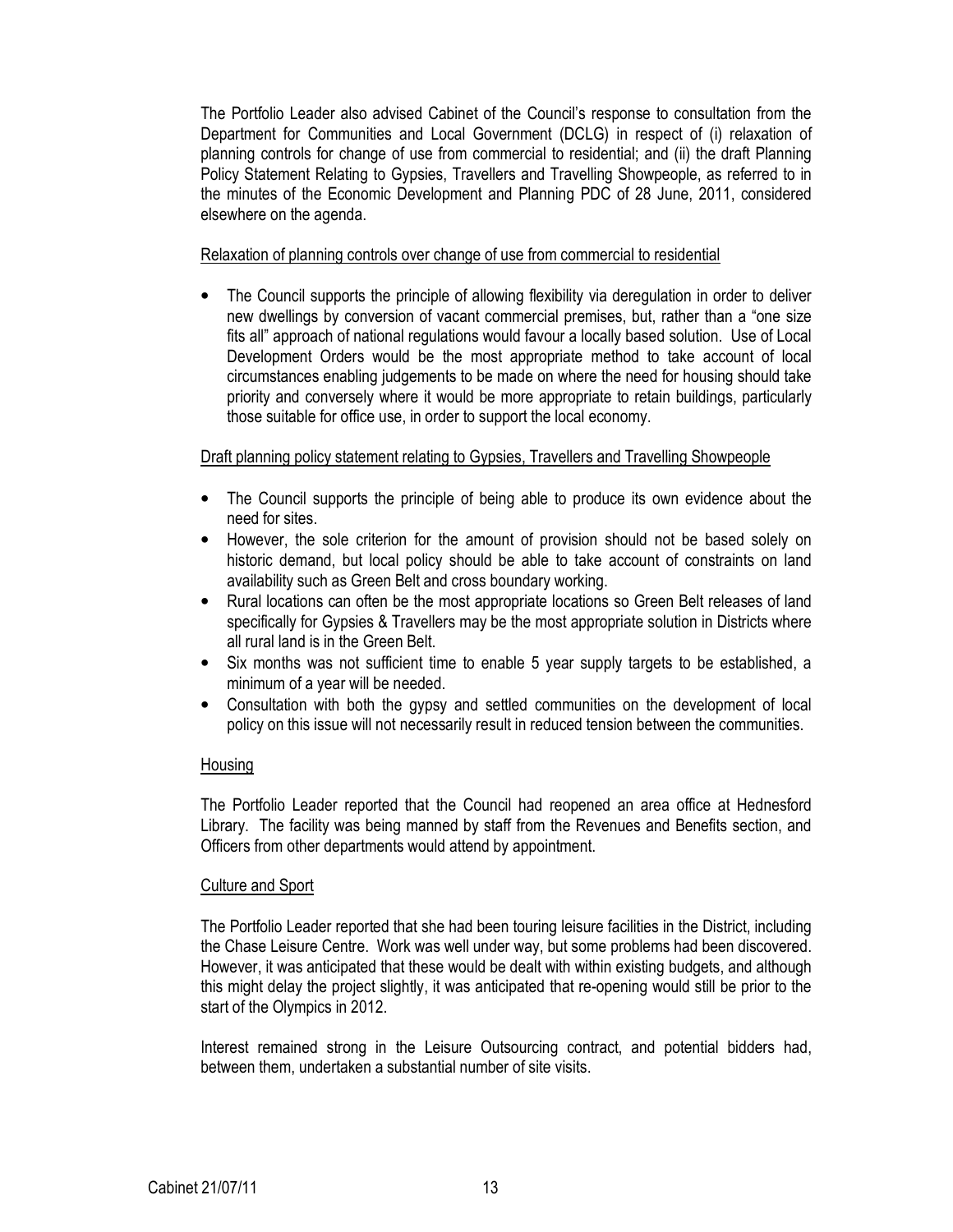## Health and Wellbeing

The Portfolio Leader reported that the Council had produced a free "Doorstep Dance" DVD, as a means of encouraging people to learn basic dance steps at home before joining a class, thus overcoming confidence issues and making them more likely to participate and gain the associated health benefits.

### 24. Minutes

## RESOLVED:

That the Minutes of the meeting held on 23 June, 2011 be approved as a correct record and signed.

## 25. Forward Plan

Consideration was given to the Forward Plan of Decisions for the period July - September, 2011 (Enclosure 5.1 – 5.3 of the Official Minutes of the Council).

RESOLVED:

That the Forward Plan of Decisions for the period June - August, 2011, be noted.

## 26. Part 1 Minutes of Policy Development Committees

RESOLVED:

That the Part 1 Minutes of the following Policy Development Committees be received for information:

(i) Economic Development and Planning – 28 June, 2011

## 27. Housing Revenue Account Business Plan

Consideration was given to the Joint Report of the Corporate Director and the Head of Financial Management (Enclosure 7.1 – 7.11 of the Official Minutes of the Council).

RESOLVED:

- (A) The implications of the initial Housing Revenue Account Business Plan (attached as Annex 1 to the report) in not providing sufficient resources to maintain the Council's housing stock in accordance with the decent homes standard and other statutory obligations be noted.
- (B) The revised initial Housing Revenue Account Business Plan (attached as Annex 3 to the report) be agreed for the purpose of consultation, and that the following key assumptions be noted:-
	- (i) Capital receipts generated from Right to Buy and the sale of certain vacant one bedroom bungalows be utilised as a Housing Revenue Account capital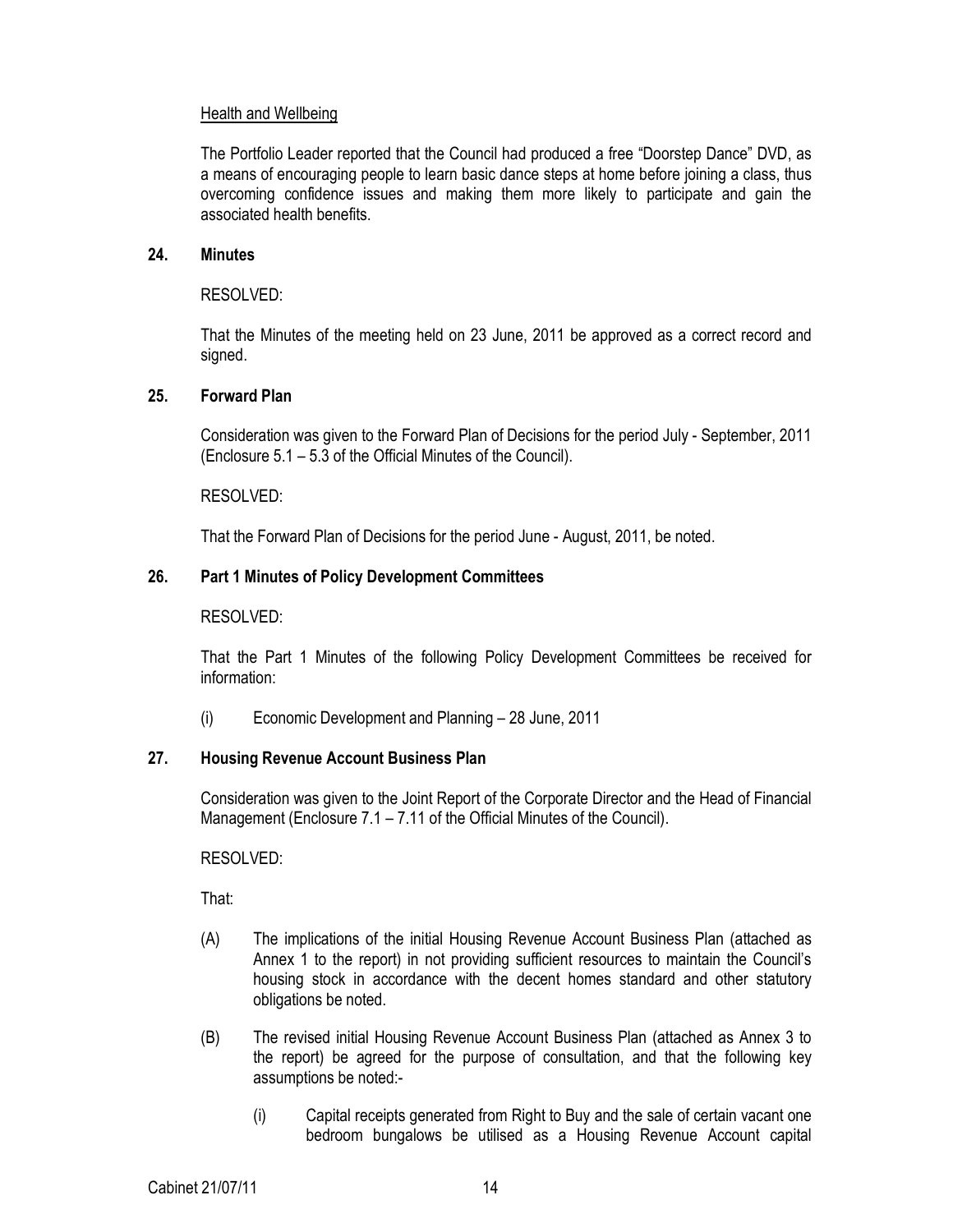resource.

- (ii) Repayment of new borrowing to meet the estimated £59 million settlement payment be met through a Minimum Revenue Provision over a 35 year period commencing in 2017-18.
- (C) The views of the Housing Policy Development Committee be requested on the revised initial business plan.
- (D) The revised initial Business Plan be subject to a consultation exercise with tenants and other stakeholders.
- (E) Subject to Cabinet reaffirming the current regeneration strategy an application be made to the Department for Communities and Local Government to exclude the 167 Reema flats on the Moss Estate, Chadsmoor from the Council's self-financing settlement as a result of their planned demolition.
- (F) Further reports be received on:-
	- (i) Service standards and specifications for the future delivery of the housing service.
	- (ii) A draft HRA Business Plan (following the Government's announcement of the Council's draft settlement payment) which includes the evaluation of Cabinet identified areas of potential change, the views of the Housing Policy Development Committee and the results of the consultation exercise.

### Reason(s) for the Decision

Subject to Parliamentary approval of the Localism Bill, self-financing will replace the current HRA subsidy system from 1 April 2012. Whilst the Council will retain all of its future rent income, it will be required "in return" to make a settlement payment to the Government.

The cost of making the settlement payment (assumed to be in the region of £59 million at this stage) would need to be met by additional borrowing and the cost of this, together with the cost of managing and maintaining the Council's housing stock and existing borrowing would need to be met entirely from HRA resources.

In order that the risks associated with this change can be managed it was necessary for the Council to develop a long-term (30 year) business plan to manage and maintain the Council's housing stock within the context of estimated available resources.

The report considered the formulation of a viable initial Business Plan in accordance with the Council's indicative settlement payment. An initial Business Plan (attached as Annex 1 to the report) based on the repayment of the principal in respect of the settlement payment loan over a 40 year period did not provide sufficient resources to maintain the Council's housing stock in accordance with the decent homes standard and other statutory obligations and was not, therefore, considered viable.

A revised initial Business Plan (attached as Annex 3 to the report) had, therefore, been formulated on the basis that RTB and vacant bungalow receipts were retained as an HRA Capital resource and the settlement payment loan was met through a Minimum Revenue Provision over a 35 year period commencing in 2017-18. This plan would enable the Council to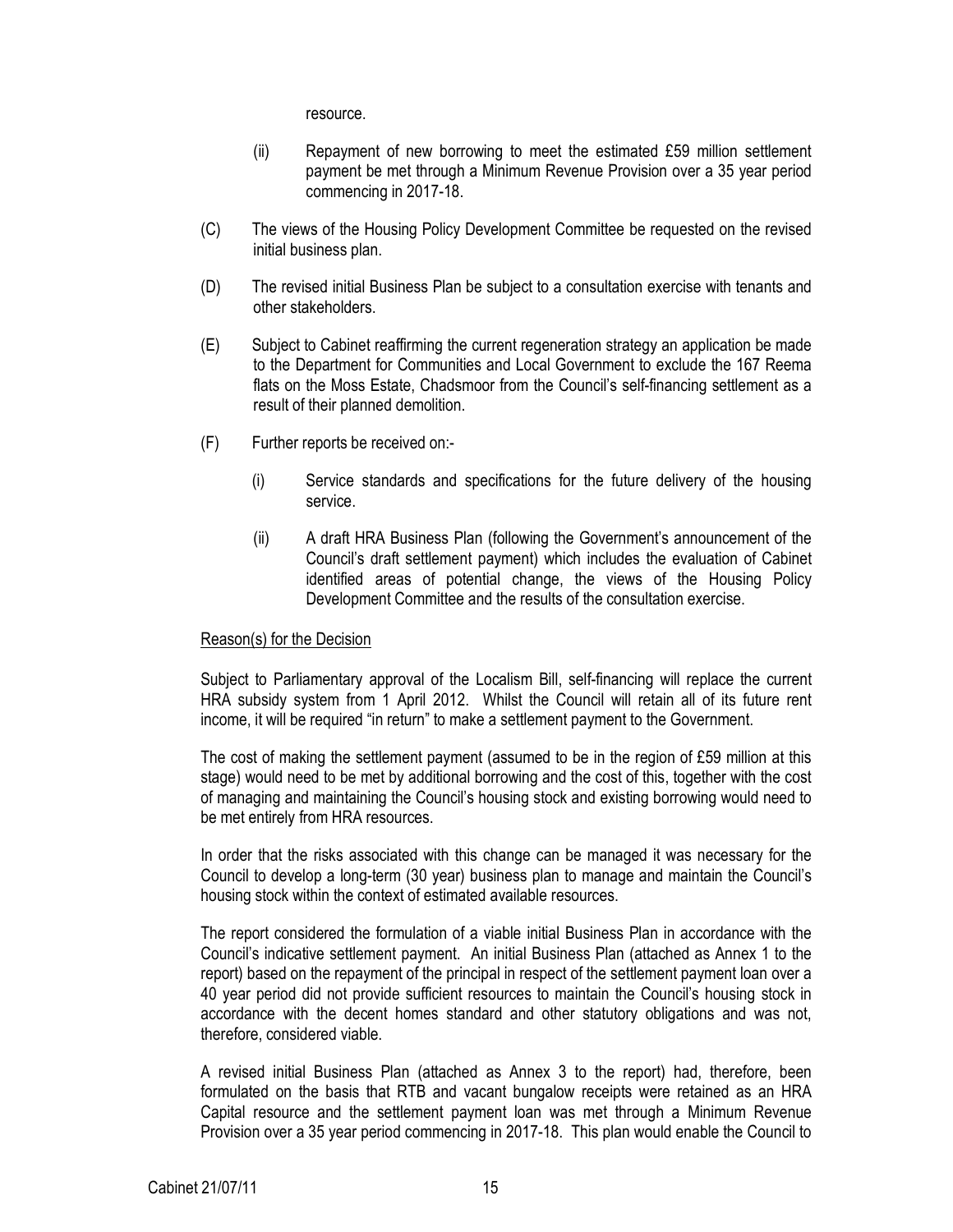maintain its stock in accordance with the decent homes standard and other statutory obligations and provide some capacity to "bring forward" planned maintenance expenditure and enhance the current housing service.

It was, therefore, suggested that the revised initial plan be agreed for consultation and further development. Following consultation on the revised initial plan and consideration of a further report on future housing service standards and specifications, a draft HRA Business Plan would be presented to Cabinet following the Government's announcement of the Council's draft settlement payment.

## 28. Housing Revenue Account Provisional Outturn, 2010-11

Consideration was given to the Joint Report of the Corporate Director and the Head of Financial Management (Enclosure 8.1 – 8.7 of the Official Minutes of the Council).

### RESOLVED:

That the provisional outturn for the 2010-11 Housing revenue Account Budget be noted.

### Reason(s) for the Decision

The report presented the provisional outturn position in respect of the 2010-11 HRA as part of the performance review element of the Council's agreed financial cycle.

## 29. Homelessness Grant, 2011-12

Consideration was given to the Report of the Corporate Director (Enclosure 9.1 – 9.7 of the Official Minutes of the Council).

### RESOLVED:

- (A) Following the receipt of additional Homelessness Prevention Grant, a supplementary estimate of £42,000 for Homelessness Prevention Initiatives be recommended to Council.
- (B) Subject to the recommendation being approved, the £42,000 funding be provided to the following:
	- (i) Citizens Advice Bureau Extension of the Money Advice Service £15,000
	- (ii) Top up of CLG Mortgage and Landlord Repossession Prevention Grant Fund £5,000
	- (iii) Development of Landlord Incentive Scheme Reserve of £7,000, subject to receipt and approval of, a further report.
	- (iv) Credit Union £5,000
	- (v) Safe As Houses £10,000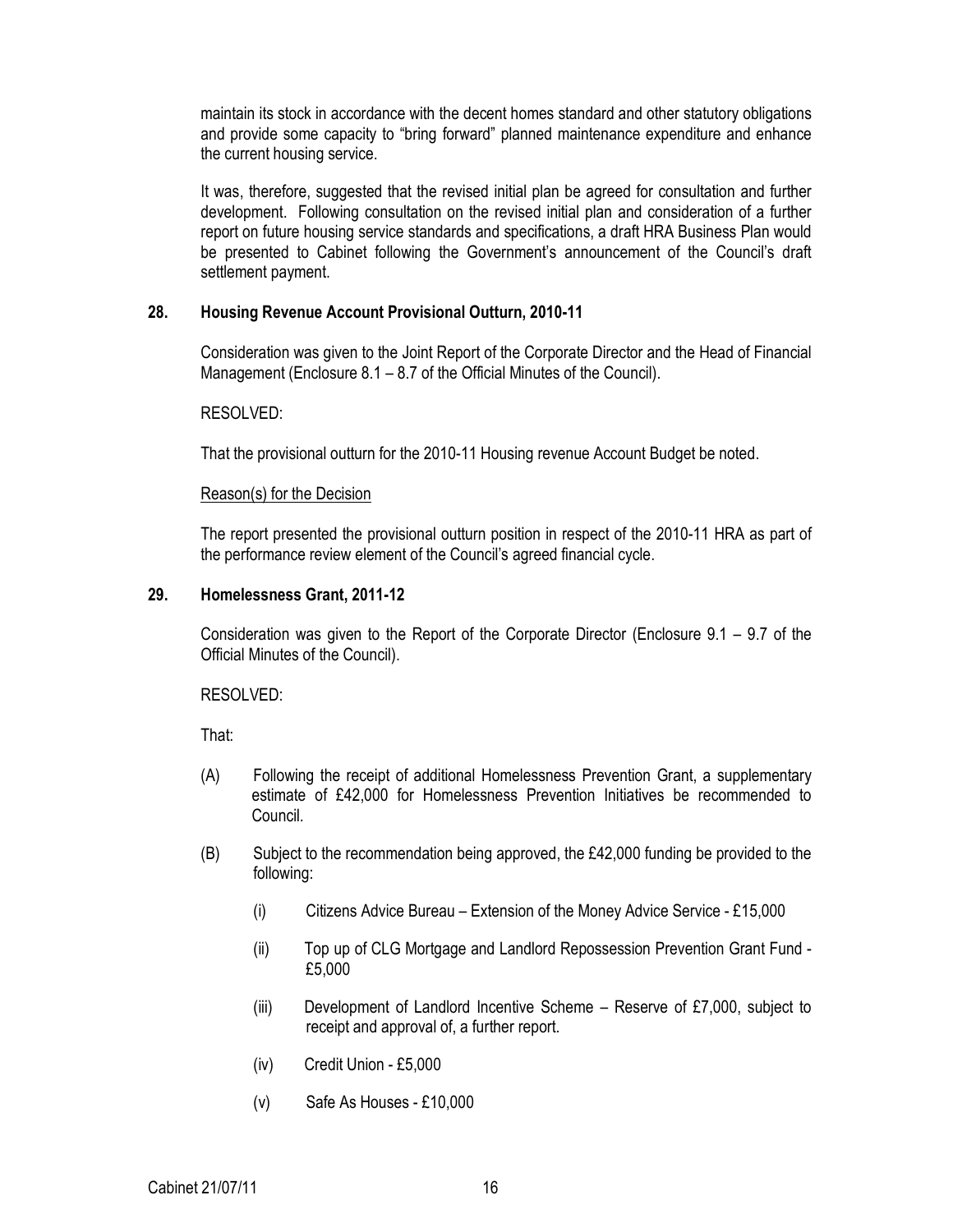## Reason(s) for the Decision

The Coalition Government expect that the full homelessness allocation awarded to local authorities will be spent on homelessness prevention initiatives. Should the allocation be used for other purposes, it may reduce the amount of resources allocated in future years.

## 30. Housing Revenue Account Capital Programmes, 2010-11 and 2011-12

Consideration was given to the Report of the Corporate Director and Head of Financial Management (Enclosure 10.1 – 10.10 of the Official Minutes of the Council).

RESOLVED:

That:

(A) The position with regard to actual expenditure in respect of the 2010-11 HRA Capital Programme be noted, and approval be given to incur £9,682 of additional scheme costs met through the virement of existing resources in respect of the following schemes:-

| (i)   | PRC Redevelopment (Bevan Lee)        | $\sim$         | £1.290 |
|-------|--------------------------------------|----------------|--------|
| (ii)  | Void Properties (Decent Homes Works) | $\sim$         | £7,833 |
| (iii) | Asbestos Testing and Removal         | $\blacksquare$ | £559   |

- (B) The reprogramming / slippage of £212,090 of expenditure from the 2010-11 HRA Capital Programme to the 2011-12 HRA Capital Programme, as agreed by the Corporate Director, for the reasons detailed in Annex 4 of the report be noted.
- (C) The availability and use of resources in financing the 2010-11 HRA Capital Programme be noted and £926,410 of resources carried forward to 2011-12.
- (D) The current position with regard to estimated expenditure in respect of the 2011-12 HRA Capital Programme be noted and approval given to:-
	- (i) Establish a £150,000 budget for the Testing and Removal of Asbestos, met through the virement of existing resources.
	- (ii) Increase the Disabled Facilities Works budget by £25,000 following the receipt of additional resources from South Staffordshire PCT.
- (E) The current position regarding the estimated availability of capital resources in 2011-12 be noted and that the £235,322 of uncommitted resources be held as a contingency reserve.

## Reason(s) for the Decision

In accordance with the Council's agreed Capital Expenditure Control Procedures and Financial Regulations, the report presented the outturn position in respect of the 2010-11 HRA Capital Programme and in the light of this, reviewed the 2011-12 HRA Capital Programme. Reasons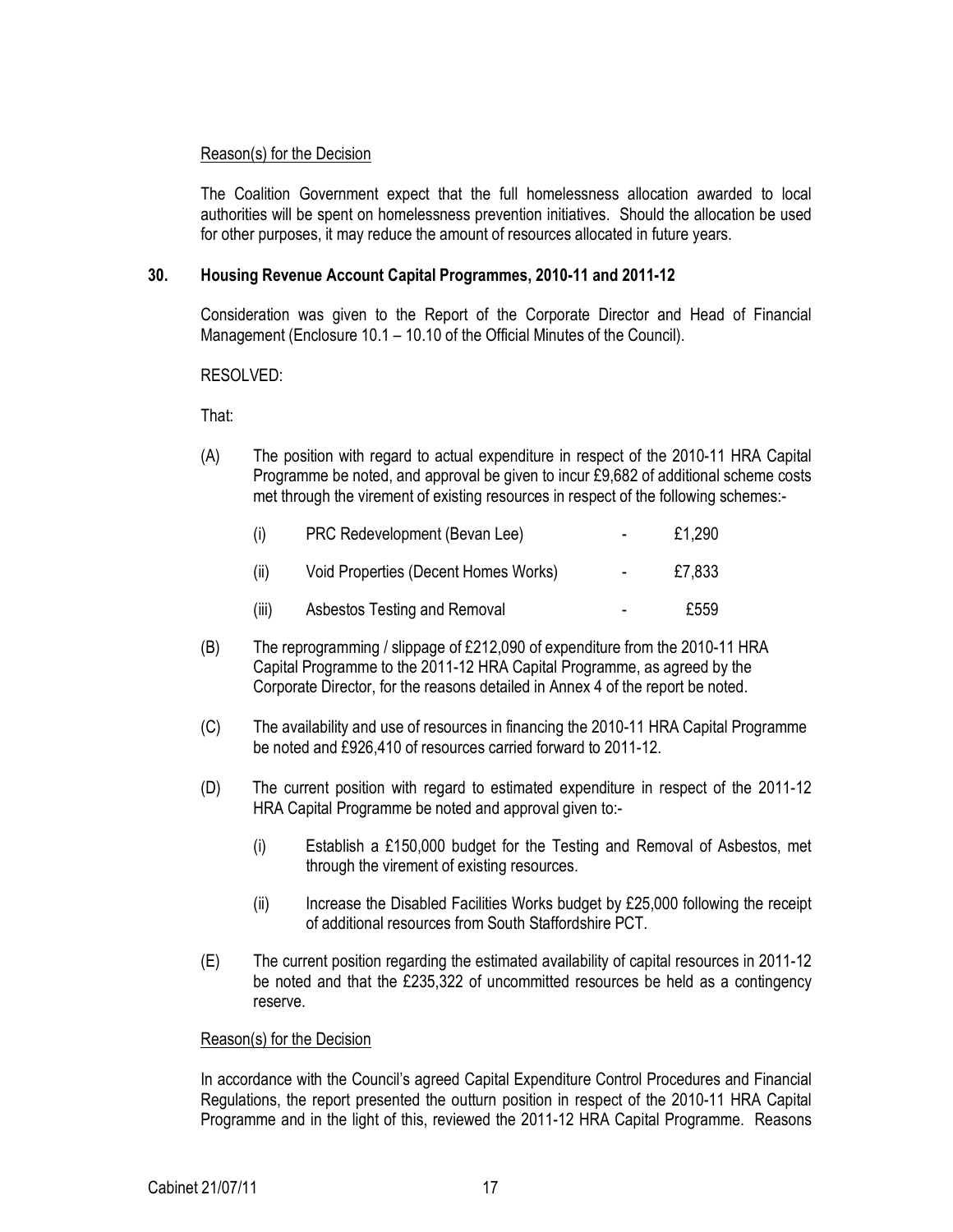for variances were detailed in section 4 of the report and the accompanying Annexes.

## 31. Purchase of Housing Service Vehicles

Consideration was given to the Report of the Corporate Director (Enclosure 11.1 – 11.5 of the Official Minutes of the Council).

RESOLVED:

That:

- (A) A budget of £172,000 for the replacement of housing service vehicles be established as part of the 2011-12 Housing Revenue Account Capital Programme funded from the virement of existing resources through a Revenue contribution to capital.
- (B) Scheme approval and permission to spend in relation to the purchase of the vehicles be agreed

## Reason(s) for the Decision

There is a need to replace seven vehicles used in the delivery of the housing maintenance service.

It was proposed to replace these during 2011-12 and this report seeks to establish a budget within the 2011-12 HRA Capital Programme and obtain scheme approval and permission to spend.

## 32. Loans to Prevent Repossessions and Evictions

Consideration was given to the Report of the Corporate Director (Enclosure 12.1 – 12.6 of the Official Minutes of the Council).

## RESOLVED:

That the proposed eligibility criteria for the provision of loans from the Council's Preventing Repossession Fund to households who are at risk of homelessness as a result of repossession action, as attached as Annex 1, be agreed.

### Reason(s) for the Decision

The report presented proposed eligibility criteria for the provision of loans from the Council's "Preventing Repossession Fund" to households who are at risk of homelessness as a result of repossession action. The proposed criteria were attached as Annex 1 to the report and it was agreed that they be adopted for the future use of the fund.

## 33. Moss Estate Regeneration Strategy

Consideration was given to the Report of the Corporate Director (Enclosure 13.1 – 13.8 of the Official Minutes of the Council).

RESOLVED: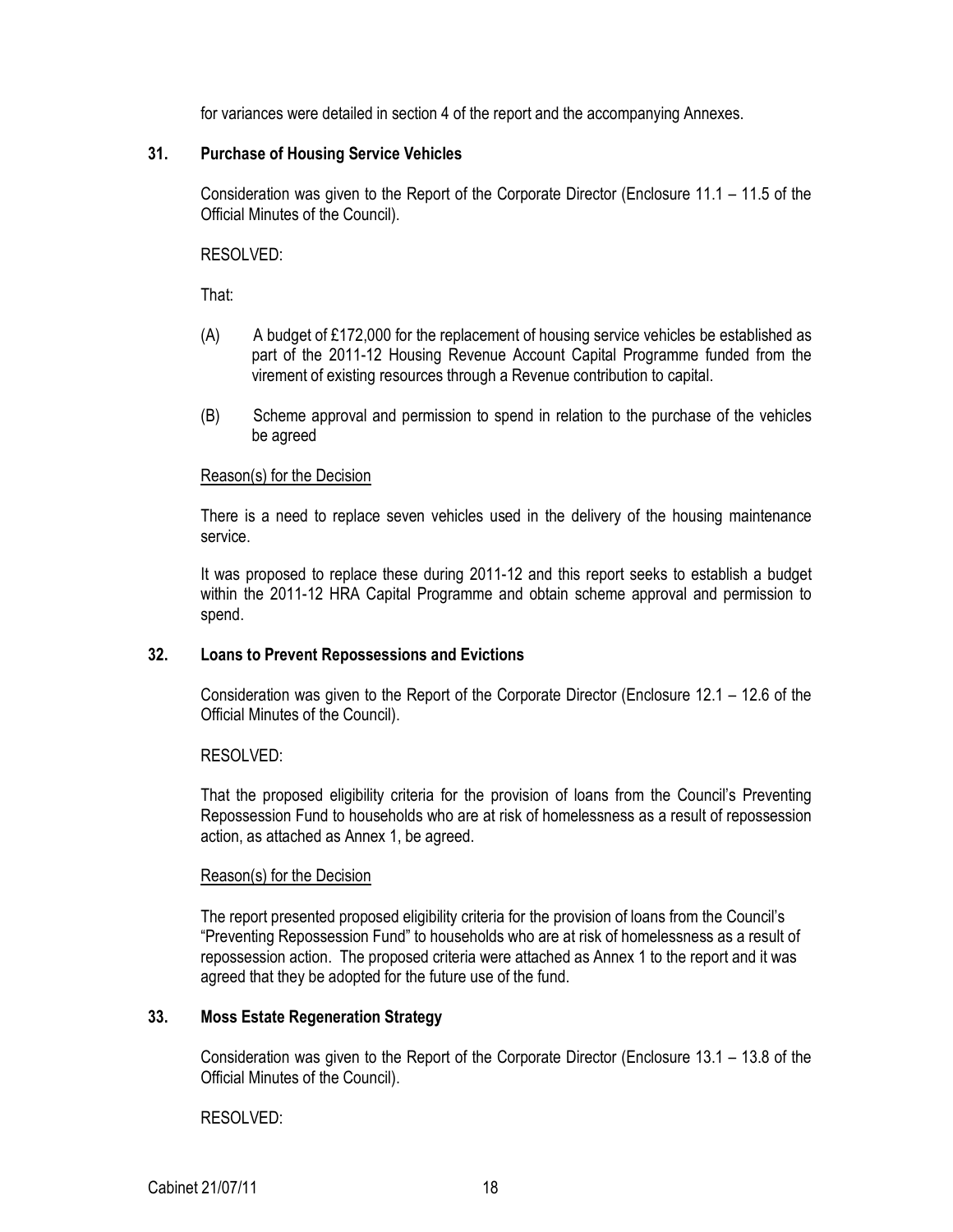That:

- (A) The Council's regeneration strategy for the Moss Estate, Chadsmoor be reaffirmed whereby:
	- (i) The Council owned Reema houses are subject to structural reinstatement works and retained in the Council's housing stock.
	- (ii) The Reema flats (including those in private ownership) are demolished and replaced with a mixed tenure scheme undertaken in partnership with a Registered Social Landlord and private developer.
- (B) The structural reinstatement works to the Council owned Reema houses be funded through future Housing Revenue Account Capital Programmes.
- (C) The provisional allocation of resources within the initial Housing Revenue Account Business Plan to support the regeneration strategy be noted.
- (D) Further reports are received on:
	- (i) The establishment of a design budget for the structural reinstatement works.
	- (ii) A proposed structural reinstatement scheme following completion of the design works.
	- (iii) Rehousing and compensation (Home loss and Disturbance) policies for the occupants of the Reema flats.
	- (iv) A draft development brief for the redevelopment of the Reema flats, which includes an evaluation of the options regarding dwelling and tenure mix, including the possibility of providing the rented element of the replacement housing at social rather than affordable rents.
	- (iv) Proposed works to the communal areas of the "traditional" flat blocks.
- (E) Pending consideration of a proposed rehousing policy, no further Reema flats be relet.

### Reason(s) for the Decision

The reasons for the decision were as stated within the report.

### 34. Photovoltaic (Solar) Panels

Consideration was given to the Report of the Corporate Director (Enclosure 14.1 – 14.7 of the Official Minutes of the Council).

RESOLVED:

That:

(A) A pilot scheme to provide photovoltaic panels to 25 Council dwellings to be undertaken by British Gas in accordance with their "rent a roof" scheme be approved.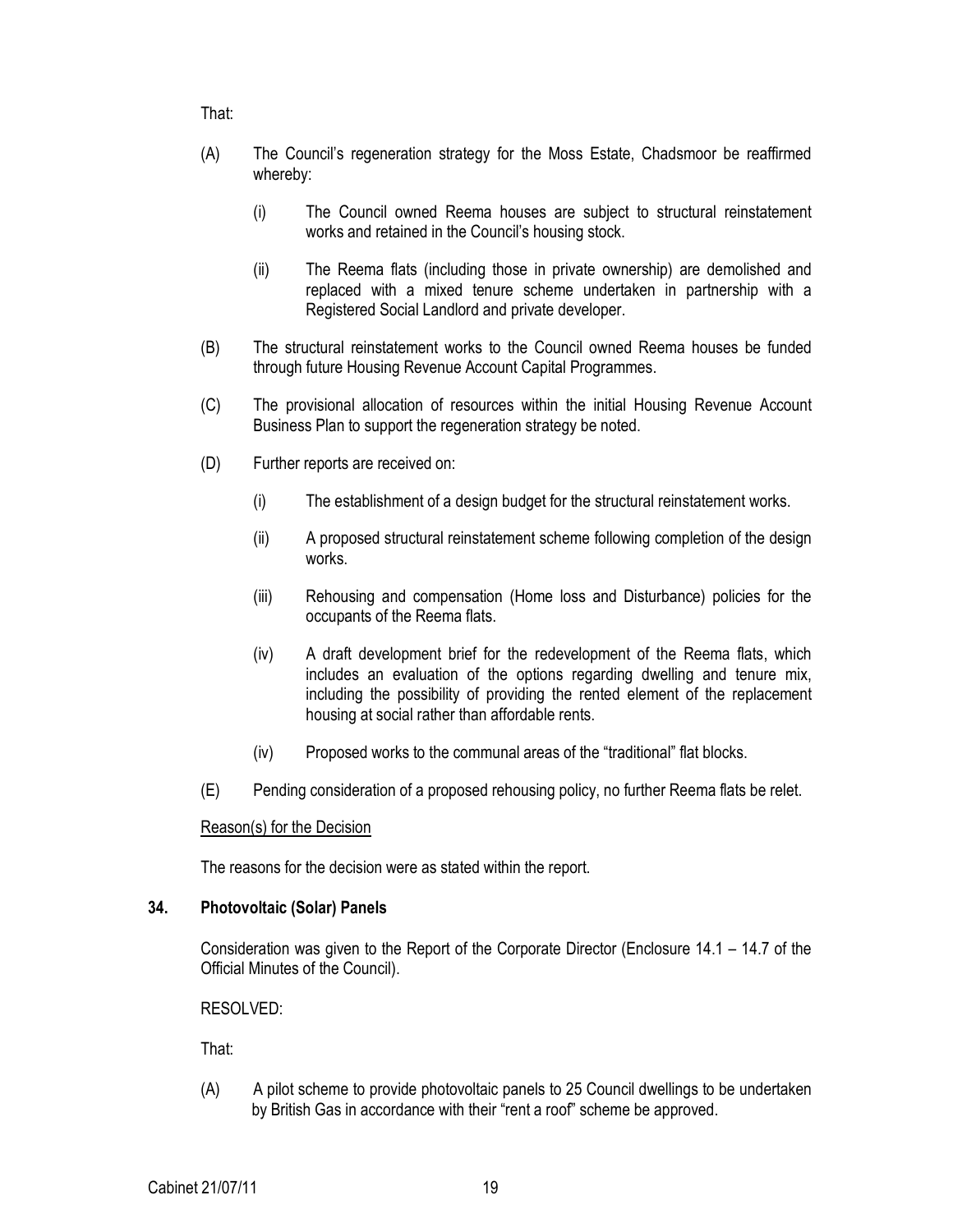- (B) The Head of Housing be authorised to agree terms and conditions in respect of an Agreement with British Gas to secure the scheme.
- (C) The Head of Housing following consultation with the Housing Portfolio Leader be authorised to determine the properties included in the pilot scheme.
- (D) A further report be submitted to Cabinet regarding the evaluation of the pilot scheme and the potential provision of photovoltaic panels to other suitable dwellings in the Council's housing stock.

### Reason(s) for the Decision

The report outlined a proposed pilot scheme to provide PV panels to 25 Council properties through the British Gas "rent a roof" scheme. The cost of installation and future maintenance would be met by British Gas whilst the Council would receive an annual rent for each installation for a period of 25 years. In addition, the tenant of the property would receive some free electricity.

The proposed scheme would, therefore, support carbon reduction objectives and help reduce fuel poverty.

The location of the pilot scheme would be determined by the Head of Housing, following consultation with the Housing Portfolio Leader, subject to the estate meeting the British Gas installation criteria.

Subject to a successful evaluation of the pilot scheme, consideration would be given to providing PV panels to other suitable Council properties. Any extension would, however, be subject to a tendering exercise and be considered as part of a future Cabinet report.

## 35. Housing Strategy, 2011-16

Consideration was given to the Corporate Director (Enclosure 15.1 – 15.6 of the Official Minutes of the Council).

#### RESOLVED:

That Council be recommended to approve the proposed Housing Strategy 2011-2016 attached at Annex 1 and agree to the actions contained within the Action Plan.

### Reason(s) for the Decision

It is beneficial for the Council to have an up-to-date Housing Strategy in place to tackle the wide range of housing related issues which affect the Cannock Chase community. The revised Housing Strategy 2011-2016 was written at a time of economic uncertainty and change but the evolving document would ensure the District is in a better position to face the complex housing challenges ahead.

### 36. Homelessness Strategy, 2011-2016

Consideration was given to the Report of the Corporate Director (Enclosure 16.1 – 16.6 of the Official Minutes of the Council).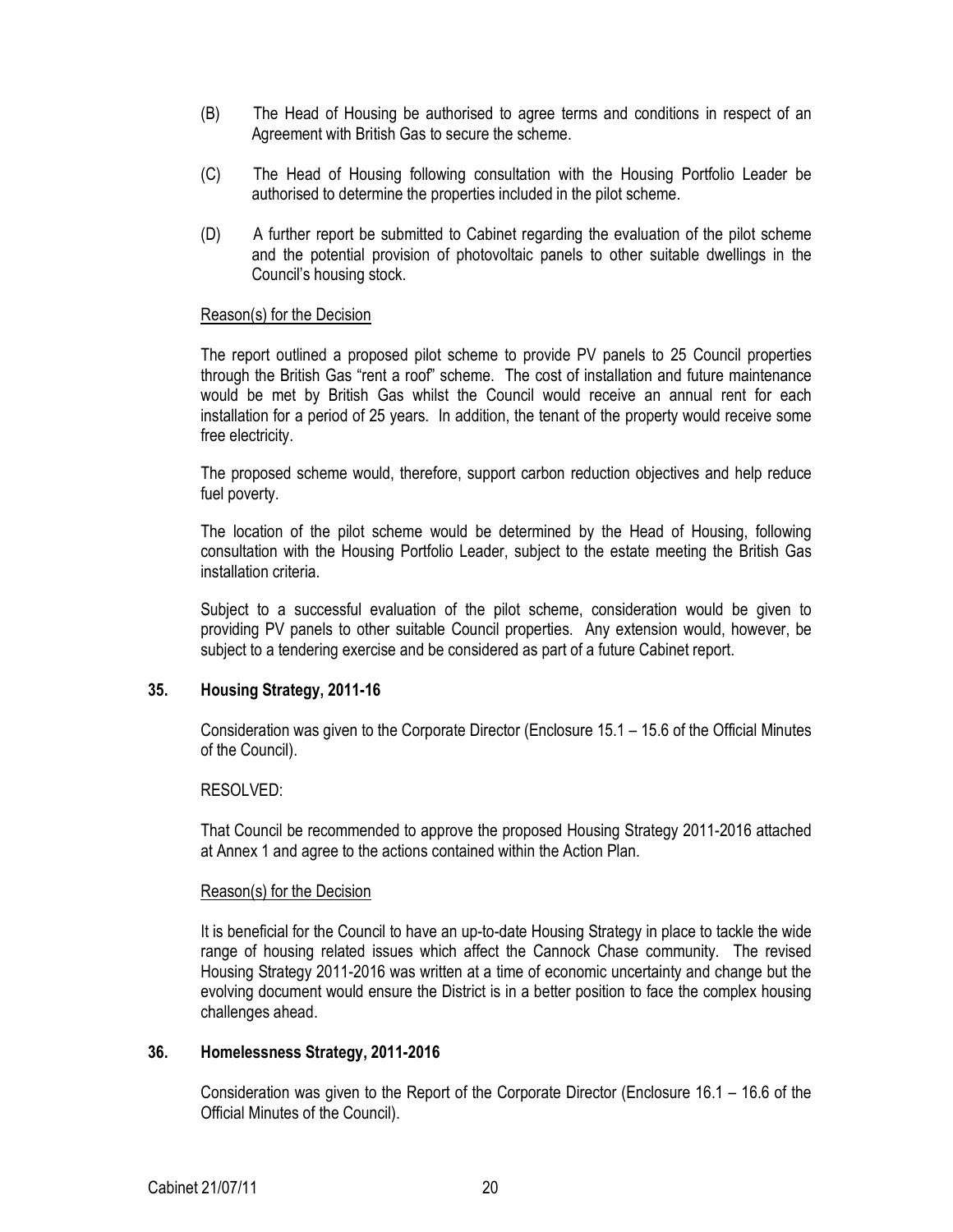## RESOLVED:

That Council be recommended to approve the proposed Homelessness Strategy 2011-2016 attached as Annex 1to the report.

### Reason(s) for the Decision

A revised Homelessness Strategy was required in order that the Council meets its statutory duties under the Homelessness Act 2002. The current strategy was out of date and it was proposed that it be replaced by the proposed Homelessness Strategy 2011-2016. The proposed strategy would also ensure that the Council provided a clear strategic response to the homelessness issues facing the District.

## 37. Car Parking Charges During Christmas Period, 2011

Consideration was given to the Report of the Corporate Director (Enclosure 17.1 – 17.6 of the Official Minutes of the Council).

RESOLVED:

That car parking charges in Cannock and Rugeley be suspended on the two Saturdays (17 and 24 December), prior to Christmas, 2011.

## Reason(s) for the Decision

It was hoped that suspending car parking charges for the 2 Saturdays prior to Christmas would encourage shoppers into their local town centres, thereby increasing footfall figures within the shopping areas.

## 38. Chase Line Rail Service – Proposed Change to Service Level Commitment

Consideration was given to the Report of the Corporate Director (Enclosure 18.1 – 18.8 of the Official Minutes of the Council).

RESOLVED:

- (A) London Midland be informed that Cannock Chase District Council having considered the proposed changes to the franchise Service Level Commitment:-
	- (i) Objects to the proposed withdrawal of the 06.21 Rugeley Birmingham and 07.39 Hednesford - Birmingham services.
	- (ii) Supports the provision of new services from Rugeley to Birmingham 05.55 and 08.06.
- (B) London Midland be asked to restore capacity on the 16.39 Birmingham-Rugeley service from a 2 to 3 coach unit to ease overcrowding.
- (C) The Council's response to London Midland in Annex 2 be approved and copies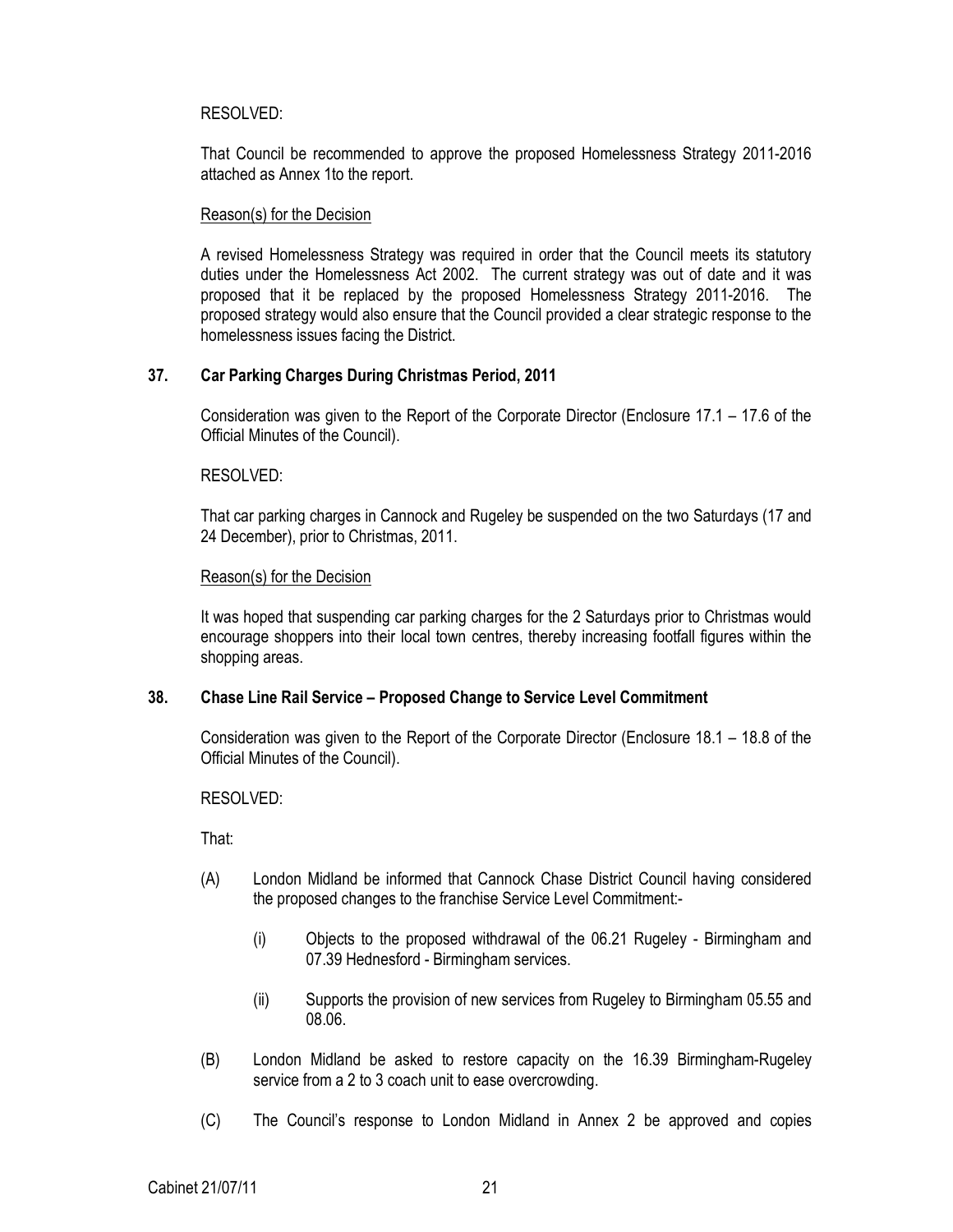forwarded to Centro, Staffordshire County Council, the Department for Transport, Aidan Burley, M.P., Cannock Chase Rail Promotion Group, Walsall Council, Passenger Focus and other stakeholders as considered appropriate.

### Reason(s) for the Decision

The Council in partnership with Centro and Staffordshire County Council had been actively working to secure the retention of the weekday evening and the Saturday incremented service between Birmingham and Rugeley in the current franchise to 2015 and their inclusion on a long term, secure basis in a future franchise beyond 2015.

Having examined the proposed changes to the Service Level Commitment, it was considered that very few benefits would be delivered to the Chase Line serving the District and major disbenefits through the withdrawal of two peak time services including the 06.21 Rugeley- and 07.39 Hednesford to Birmingham services. A less frequent service would be offered at peak times from Hednesford and Cannock and overcrowding would in fact increase rather than decrease on that section of the Chase Line. The proposed changes were considered to be against the Council's priorities to support expansion of Chase Line services.

## 39. Cannock Chase Local Development Framework Core Strategy – Proposed Submission

The Economic Development and Planning Portfolio Leader moved an amendment, which was seconded, that the report be deferred for consideration at the next meeting of Cabinet, with the exception of the following recommendations:

- (2.4) That Cabinet confirm their intention to recommend to Council that the route of the Winchester Road Extension is protected as part of the Core Strategy.
- (2.5) That the Corporate Director is authorised to work with Staffordshire County Council to assess and present the social, environmental and strategic case for the Winchester Road Extension and Council are recommended to make a Supplementary Estimate of £10,000 for this work.

### RESOLVED:

That:

- (A) Council be recommended to protect the route of the Winchester Road Extension as part of the Core Strategy.
- (B) The Corporate Director be authorised to work with Staffordshire County Council to assess and present the social, environmental and strategic case for the Winchester Road extension and Council be recommended to make a Supplementary Estimate of £10,000 for this work.

## Reason(s) for the Decision

The draft Core Strategy excludes reference to the Winchester Road Extension. Members of the Council, including Cabinet Members have expressed a wish to see the Winchester Road Extension retained as part of the strategic road network serving the District and its potential to deliver social and environmental benefits to parts of the Cannock and Hednesford urban areas.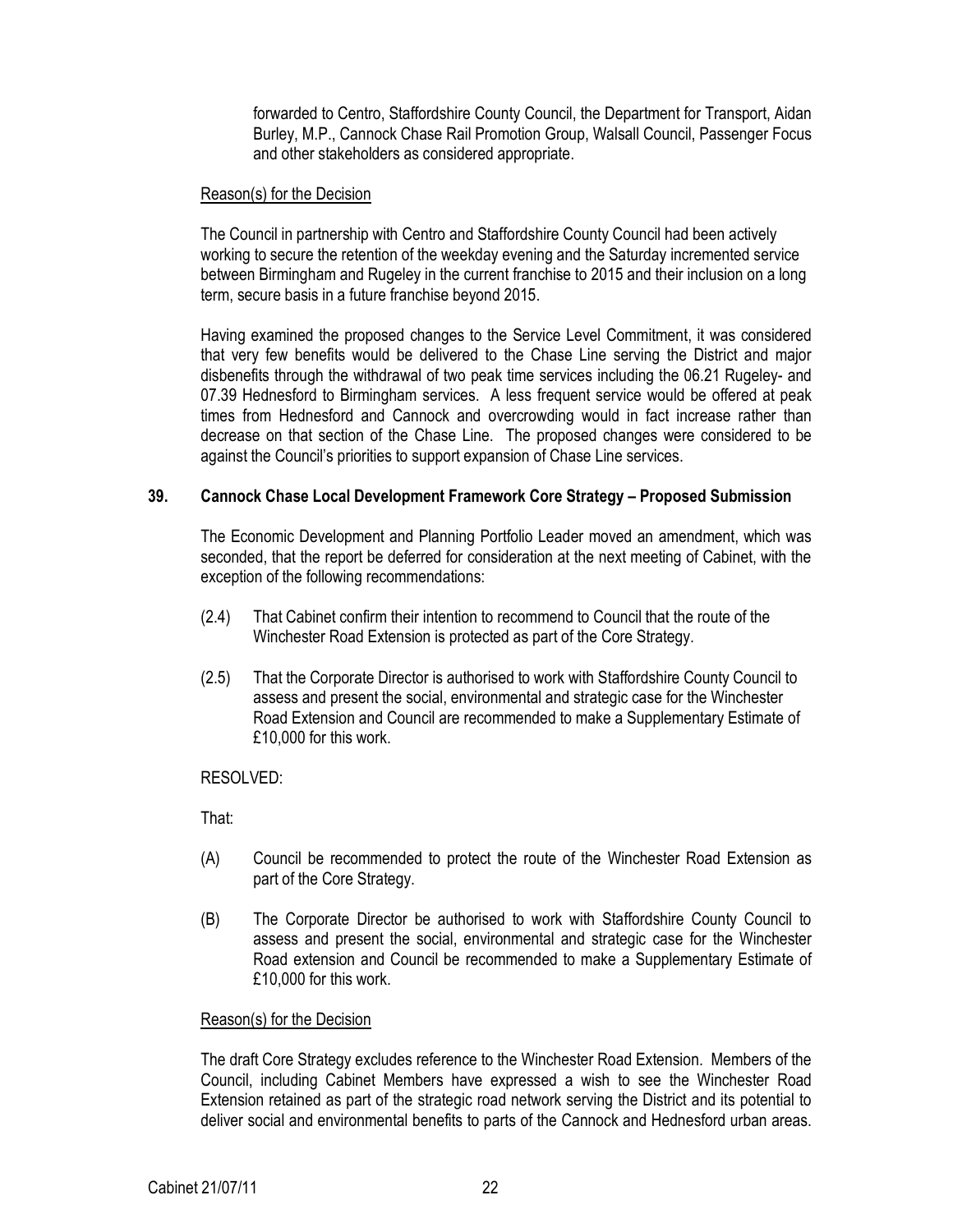Staffordshire County Council has advised it will work with Cannock Chase Council to assess the environmental/social benefit case for building the Winchester Road Extension. This would be on the basis that it won't be in the Infrastructure Development Plan but would have the route safeguarding from the current Local Plan taken forward within the Core Strategy, so that the option of construction some time in the future is not foregone. The additional work is intended to be completed prior to Publication of the Core Strategy.

The Council is required to contribute £10,000 towards a total cost of £20,000 for a Traffic Survey at Winchester Road, Pye Green, with Staffordshire County Council contributing the other £10,000.

## 40. Draft Policy on Street Trading

Consideration was given to the Report of the Corporate Director (Enclosure 20.1 – 20.6 of the Official Minutes of the Council).

### RESOLVED:

That:

- (A) The draft Policy on Street Trading be endorsed, including the amendment proposed by the Licensing and Public Protection Committee at its meeting on 28 June 2011.
- (B) The proposal to consent all streets for the purpose of street trading be supported.

#### Reason(s) for Decision

The current system of controlling street trading is insufficient as it can only be applied to the limited number of streets that are consented. Furthermore, the conditions that can be applied to consents to trade are not robust, particularly in relation to size and visual amenity. The introduction of a policy is seen as a way to apply regulatory control in a proportionate way with consistency of approach. It would give clarity to the process for applicants, the public and enforcement officers.

Members of the Licensing and Public Protection Committee also asked that consideration of a safety related time restriction on vehicles leaving the town centres be applied within the Policy.

## 41. General Fund Provisional Outturn, 2010-11

Consideration was given to the Report of the Head of Financial Management (Enclosure 22.1 – 22.7 of the Official Minutes of the Council).

RESOLVED:

- (A) The provisional outturn for the General Fund for 2010-11 be noted.
- (B) The financial implications of the outturn be considered as part of 2011-12 to 2014-15 Financial Projection report to Cabinet in the autumn.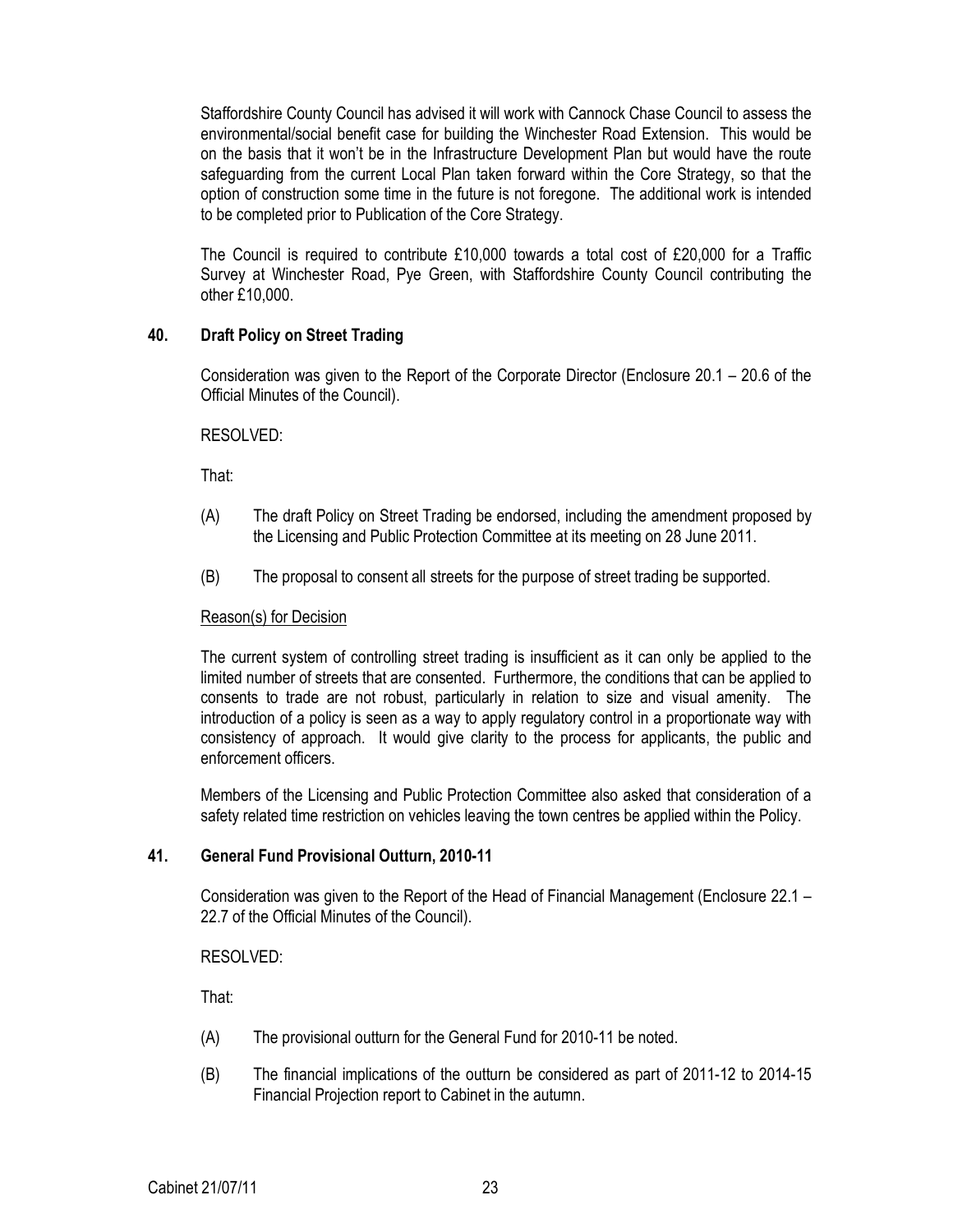## Reason(s) for Decision

The outturn report is an historical report enabling financial and service performance to be considered by Scrutiny Committee. The impact of the outturn on future years budgets will be assessed by Cabinet as part of this year's Budget cycle.

## 42. General Fund Capital Programme, 2010-211 and 2011-12

Consideration was given to the Report of the Head of Financial Management (Enclosure 23.1 – 23.5 of the Official Minutes of the Council).

RESOLVED:

That:

- (A) The 2010-11 General Fund & S.106 Capital Programmes Outturn Annexes (1 and 3) to the report be noted.
- (B) The 2010-11 General Fund & S.106 Capital Programmes Outturn scheme Variances Annexes (1 and 3) to the report be noted and approved.
- (C) The 2010-11 General Fund & S.106 Capital Programme Outturn Slippages as detailed in Annexes (1 and 3) to the report be noted and approved.
- (D) The estimated General Fund Capital Resources Annex (2) to the report be noted.
- (E) The revised General Fund & S.106 Capital Programmes Annex (4) and (5) to the report be noted.

### Reason(s) for Decision

The report presented the 2010-11 General Fund & S.106 Capital Programme Outturn including actual variances and Slippage for approval. Further detailed information relating to the decisions were contained in the report and Annexes.

### 43. Exclusion of the Public

### RESOLVED:

That the public be excluded from the remainder of the meeting because of the likely disclosure of exempt information as defined in Paragraphs 1, 2 and 3, Part 1, Schedule 12A of the Local Government Act 1972 (as amended).